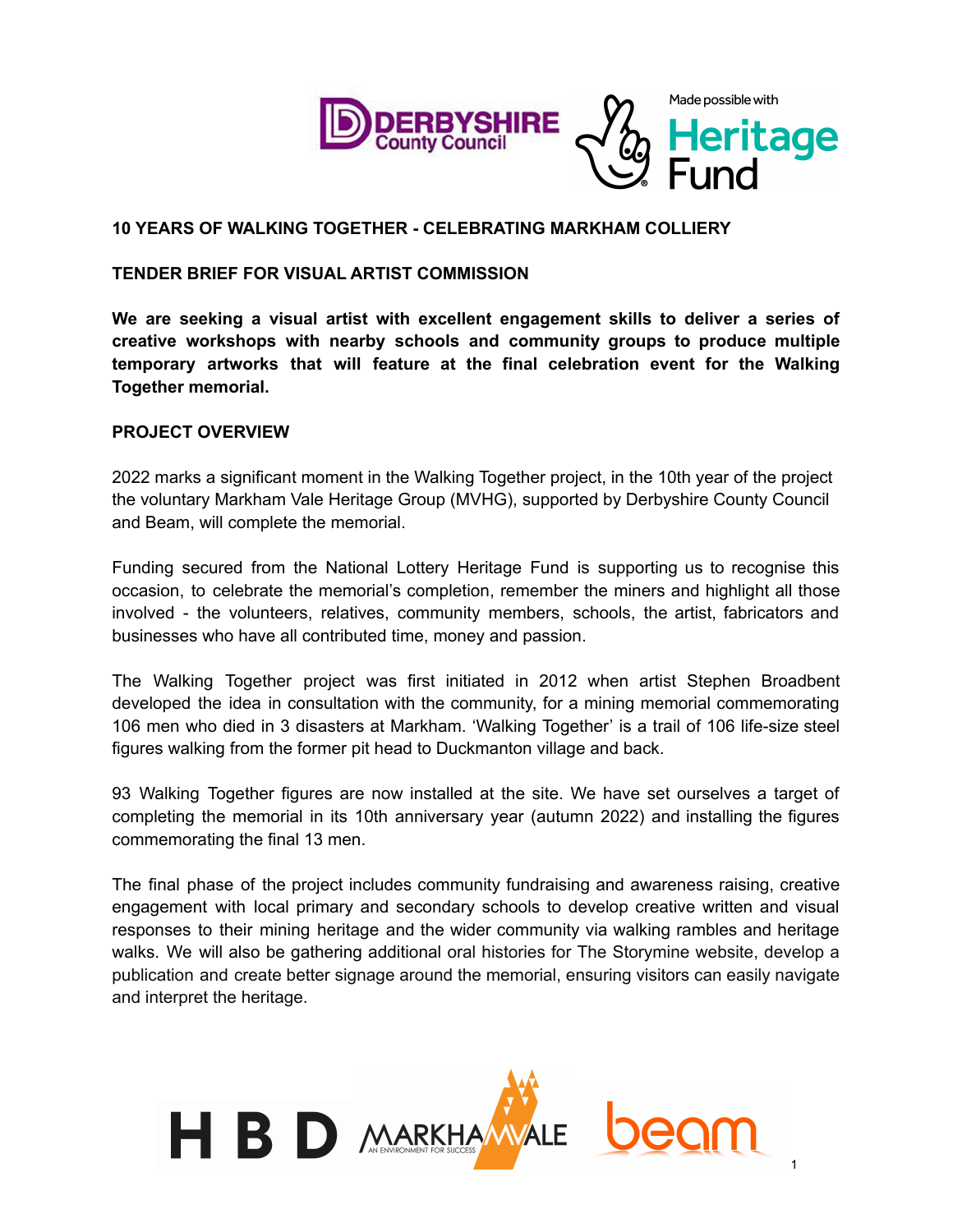



This will all lead to a final celebratory event in Autumn 2022 for all relatives, community, volunteers, sponsors and supporters when we will officially launch the final 13 figures, and share the outputs produced in the creative engagement stage. The event will be captured on film and photography.

# **REQUIRED DELIVERABLES FOR VISUAL ARTIST COMMISSION**

- Development of schools engagement workshops producing outline lesson plans and relevant risk assessments
- Delivery of minimum of 8 sessions with schools and community groups resulting in some for of temporary artworks for use/display at celebratory event e.g. lanterns (potential for hybrid/ digital delivery if required due to restrictions). Participatory sessions take place in September after schools return.
- Site visit with Beam.
- Communication and attendance at meetings with Beam (virtual wherever possible)
- Attendance at final celebration event and support the showcasing of artwork created by schools at the event.

# **FEE**

A Fee of up to **£4,500** + VAT if applicable, is available. This is inclusive of all artist time, expenses and project materials / equipment. *Indicative breakdown: £1,000 materials budget and £3,500 for artist delivery fees (indicative 14 artist days at £250).*

## **TIMEFRAME**

## Deadline for applications: **9:30am: Monday 6th June**

The project will be delivered between May - November 2022. *(Celebration event to potentially be held in October).*

## **PROJECT TEAM**

The overall management of this project will be overseen by the Markham Vale Public Art Steering Group (MVPASG). This group comprises:

- Peter Storey, Head of Markham Vale, Economy, Transport and Communities, Derbyshire County Council;
- Anthony Clitheroe, Director (North East), Henry Boot plc;
- Ann Wright, Head of Arts, Place, Derbyshire County Council.

Beam has been engaged to manage the delivery of the arts and community engagement programme, overseen by the above Steering Group. Beam is a cultural development

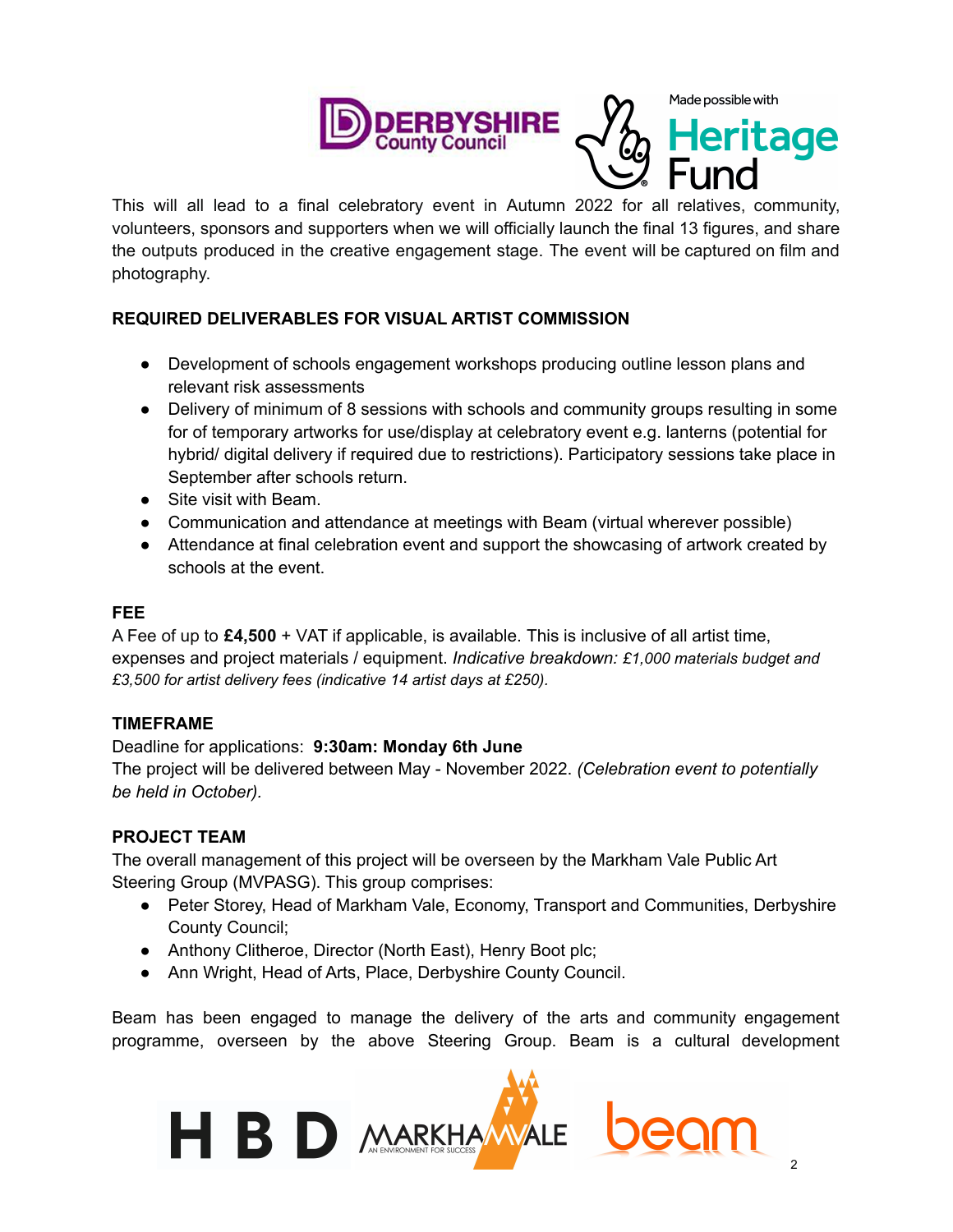

organisation working across the North of England, collaborating with Artists to shape inspiring, creative and inclusive public spaces for all, which are owned and loved by their communities.

The Markham Vale Heritage Group (MVHG) was established to guide the memorial and ensure its delivery meets the needs of the local community. The group has 20-25 regular members who attend quarterly meetings with representatives from the MVPASG and Beam to help guide the project. The group's representation is diverse and includes ex-miners, families who have lost a parent/sibling in one of the disasters, representatives of local schools, historians, local council officers and others interested in establishing a mining memorial.

The lead artist for the Walking Together memorial is Stephen Broadbent. Stephen has over 30 years experience in managing major public realm projects and conceived the 'Walking Together' concept. Broadbent Studio is a team of experienced artists, designers and makers responding imaginatively to place and people.

## **REQUIRED INFORMATION DEADLINE**: **9:30am: Monday 6th June**

Tender response documents for this role should be provided digitally and must include the following:

- Description of why you are interested in this opportunity and how you would approach the brief to reach a successful outcome.
- Quotation for cost of works listed in required deliverables
- Examples of 3 relevant previous projects
- CV
- Public Liability insurance details

Please send your tender response document by email to [kate@beam.uk.net](mailto:kate@beam.uk.net) by **9:30am on Monday 6th June** as a single PDF. Please note that all tenders will receive a receipt by email.

Alternative formats for submission such as a short 3 minute video will be accepted. Please contact Frances Smith in advance of submission.

### **PERMISSIONS**

All relevant Derbyshire County Council policies and procedures will apply to this work. All work will be subject to relevant permissions prior to implementation.

### **HEALTH & SAFETY / CHILD PROTECTION**